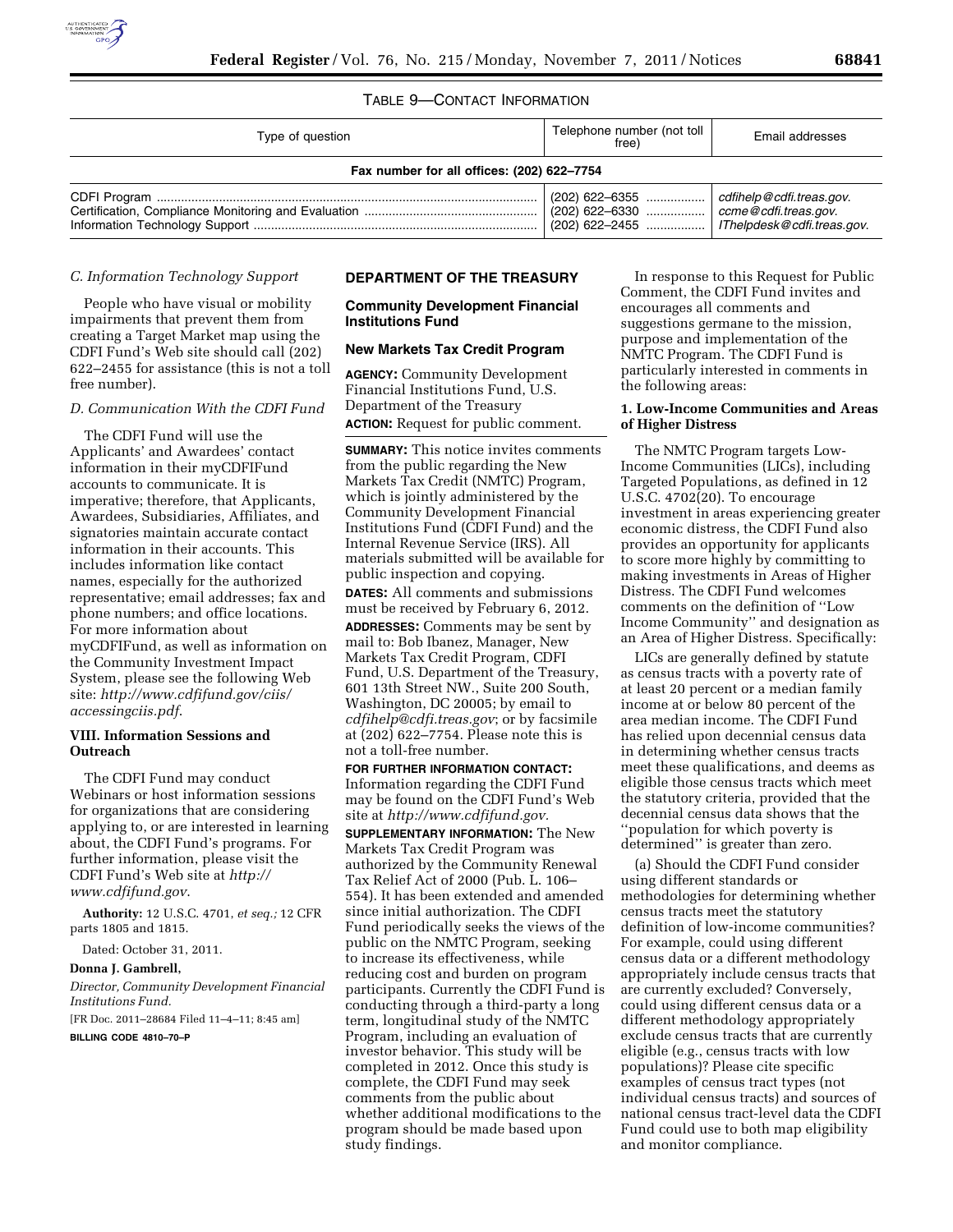(b) In the allocation award process, should the CDFI Fund increase the commitment percentage from 75 percent of investments made in Areas of Higher Distress in order to receive the highest scores for this sub-section of the Community Impact score (See question 25(a) of the 2011 application)? Should the CDFI Fund include additional distress indicators, alter or eliminate any existing indicators?

#### **2. Treatment of Certain Businesses**

The NMTC Program statute (at Internal Revenue Code § 45D(d)(2)) provides the definition of a Qualified Low-Income Community Business (QALICB), including certain types of businesses that cannot qualify based upon the nature of their operations (i.e., any trade or business consisting of the operation of any private or commercial golf course, country club, massage parlor, hot tub facility, suntan facility, racetrack or other facility used for gambling, or any store the principal business of which is the sale of alcoholic beverages for consumption off premises).

(a) Are there certain other types of businesses that should be discouraged or barred from receiving NMTC investments? If so, what types of businesses, and what administrative means could be utilized to discourage such investments?

(b) Should the CDFI Fund provide additional opportunities in the allocation award process for applicants to score more highly by committing to invest in certain business types over others (e.g., small business or rural investment, operating businesses vs. real estate projects, etc.)?

(c) Are there specific administrative or regulatory changes that would facilitate the financing of specific types of businesses while preserving public policy objectives and safeguards?

### **3. Community Accountability**

The authorizing statute (Title I, subtitle C, Section 121 of the Community Renewal Tax Relief Act of 2000 (Pub. L. 106–554), as amended) and the CDFI Fund require certain community accountability and primary mission standards be met in order for an entity to qualify as a Community Development Entity (CDE). Moreover, the CDFI Fund evaluates CDE Applicants on certain community accountability dimensions. The CDFI Fund welcomes comments on the community accountability of CDEs. Specifically:

(a) Should the CDFI Fund increase the community accountability standards for an entity to qualify as a CDE? For

example, (1) increase the minimum percentage of Low-Income Community Representatives required on the board (governing or advisory) that is providing accountability for the CDE; or (2) require some minimum of Low-Income Community Representatives to be locally based, such as local residents and/or government officials?

(b) Should CDE community accountability standards differ for CDEs depending on whether they use governing or advisory boards to demonstrate accountability?

(c) Should the CDE be required to have Low-Income Community Representatives approve of investments made by the CDE?

(d) Should CDE activities be required to be coordinated with community stakeholders? If so, how should this coordination be conducted and demonstrated?

(e) Should the CDFI Fund implement measures to increase the transparency of CDE activities? For example, should it (i) require CDE board meetings to be open to the public and require advance public notice of such meetings; (ii) require CDEs to keep and publish minutes of board meetings; or (iii) require CDEs to make board member contact information readily available to the public?

(f) If a CDE has a Controlling Entity, should the CDFI Fund require that the Controlling Entity of the CDE also meets community accountability requirements? If so, what requirements should be applied?

(g) Should CDE community accountability requirements differ for allocatee CDEs and non-allocatee CDEs?

(h) Are there other ways in which CDEs can enhance their accountability to the Low-Income Communities in their respective service areas?

### **4. Transaction Costs**

The CDFI Fund requests comments on whether additional rules, restrictions, and requirements should be imposed related to fees and expenses charged by CDEs. Specifically:

(a) Should there be greater disclosure of (and perhaps limitations on) the fees and other sources of compensation and profits that NMTC applicants propose and NMTC allocatees and their affiliates charge to (or receive from) their borrowers, investors or other parties involved in NMTC transactions? Should such information be made available by applicants and allocatees directly or through the CDFI Fund to the public or should it remain excluded from disclosure as proprietary business information?

(b) Should the CDFI Fund provide an opportunity for CDEs that commit to limit fee and other forms of compensation to earn a higher score in the allocation award process? If so, please provide specific standards that could be used.

(c) Are there specific administrative or regulatory changes that would reduce transaction costs while preserving public policy objectives and safeguards?

#### **5. Evaluation of Financial Products**

The CDFI Fund provides an opportunity in the allocation award process for applicants to earn a higher score in the Business Strategy section by committing to providing equity, equityequivalent financing, debt with belowmarket interest rates, or debt with certain flexible terms (question 15 of the 2011 application). The CDFI Fund welcomes comments on the CDFI Fund's evaluation of the quality of an applicant's financial products. Specifically:

(a) Should the CDFI Fund adopt the use of a defined Effective Annual Percentage Rate for purposes of the application and compliance measurement? Should the CDFI Fund alter the flexible rates and terms question (question 15 of the 2011 application) to base the scoring preference on a basis point reduction from a market benchmark determined by the CDE (or a standard metric such as LIBOR) instead of a percentage? Should the benchmarks be raised?

(b) Are there specific administrative or regulatory changes that would facilitate the provision of specific financial products while preserving public policy objectives and safeguards?

## **6. Use of Other Federally Subsidized Financing in Conjunction With NMTCs**

Often, CDEs and NMTC investors use other sources of federally subsidized financing (e.g., historic tax credits, Section 108 loan guarantees) to help finance NMTC transactions. These sources of financing are sometimes used in addition to the Qualified Equity Investment (QEI), as part of a leveraged debt transaction, or as simultaneous investments made at the project-level. Currently, the only restriction against commingling of federal funds is that NMTCs may not be used in conjunction with Low Income Housing Tax Credits.

(a) Should there be any additional restrictions in the allocation award process regarding the use of NMTCs with other sources of federallysubsidized financing? If so, are there certain types of federal financing that should be disallowed? Should it matter whether the financing is made as part of